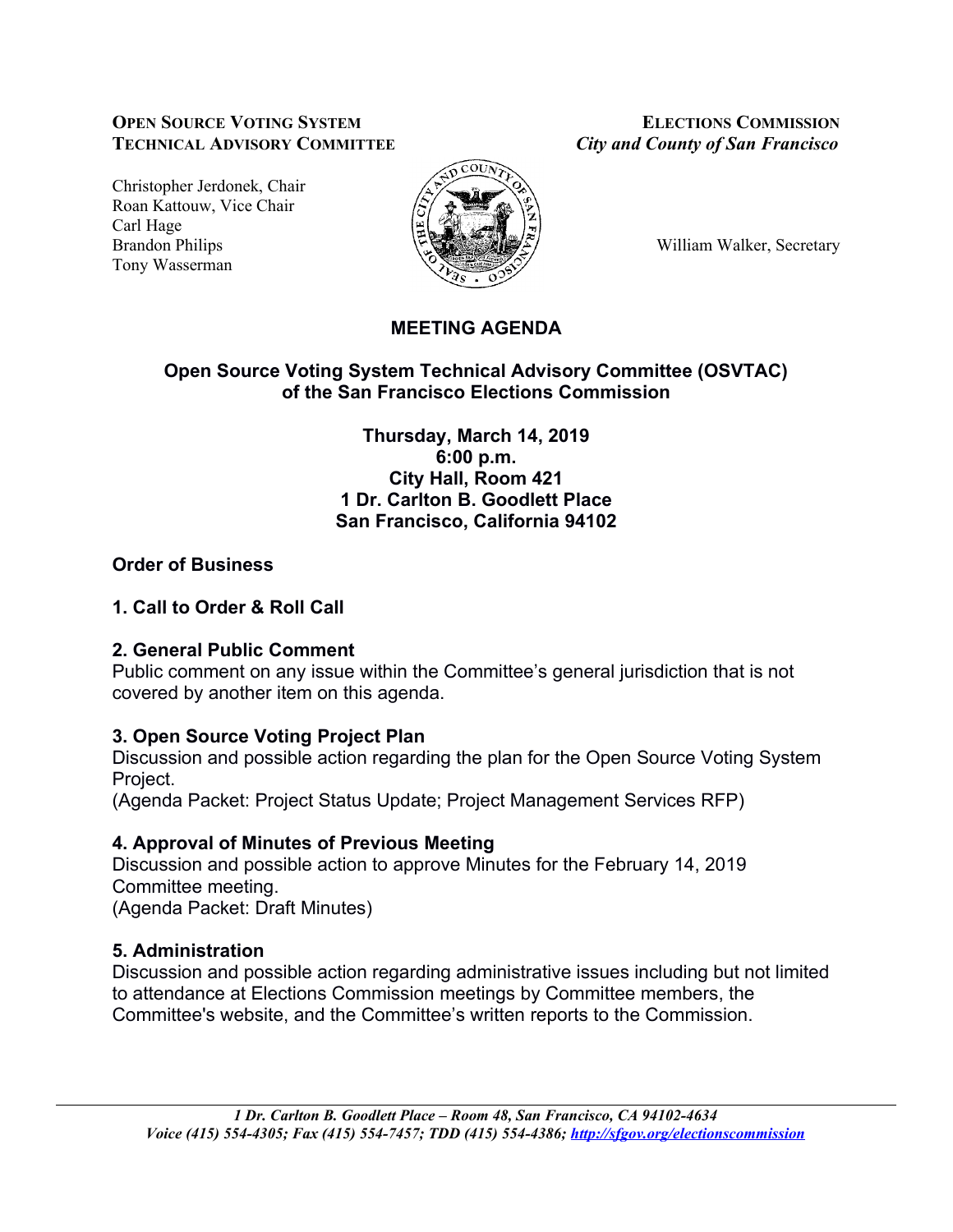#### **6. Member Reports**

Member reports on committee-related activities not covered by another item on this agenda, including but not limited to the last Elections Commission meeting, Department of Elections progress, research findings, conferences, and news reports.

#### **7. Equipment Decisions and Implementation Plan**

Discussion and possible action regarding implementation plans for open source voting, including timeline as well as decisions that need to be made regarding voting process and equipment.

(Agenda Packet: Suggestions from Member Kattouw)

#### **8. San Francisco's Next Voting System**

Discussion and possible action regarding San Francisco's next voting system, including the proposed contract with Dominion Voting Systems, Inc.

(Agenda Packet: Proposed Voting System Contract; Memo re: New Voting System; Budget and Legislative Analyst Report; *San Francisco Examiner* article)

#### **9. Contributor License Agreements (CLA's) for OSVTAC Projects**

Discussion and possible action regarding Contributor License Agreements (CLA's) for contributing to OSVTAC Projects. (Agenda Packet: Draft CLA)

#### **10. Voting System Component Development**

Discussion and possible action regarding OSVTAC developing and/or facilitating the development of one or more voting system components as a proof of concept.

### **11. Topics for future discussion**

Discussion and possible action regarding topics for future discussion.

### **Adjournment**

There will be an opportunity for public comment on each agenda item.

Materials contained in the Commission packets for meetings are available for inspection and copying during regular office hours at the Department of Elections, City Hall Room 48. Materials are placed in the Elections Commission's Public Binder no later than 72 hours prior to meetings. Any materials distributed to members of the Elections Commission within 72 hours of the meeting or after the agenda packet has been delivered to the members are available for inspection at the Department of Elections, City Hall Room 48, in the Commission's Public Binder, during normal office hours.

**Cell phones, pagers and similar sound-producing electronic devices:** The ringing of and use of cell phones, pagers and similar sound-producing electronic devices are prohibited at this meeting. The Chair may order the removal from the meeting room of any person responsible for the ringing or use of a cell phone, pager, or other similar sound-producing electronic devices.

**Disability Access:** The meeting will be held in Room 421, City Hall, 1 Dr. Carlton B. Goodlett Place, San Francisco, CA. The meeting room is wheelchair accessible. The nearest accessible BART station is Civic Center (Market/Grove/Hyde Streets). Accessible MUNI Metro lines are the F, J, K, L, M, N, T (exit at Civic